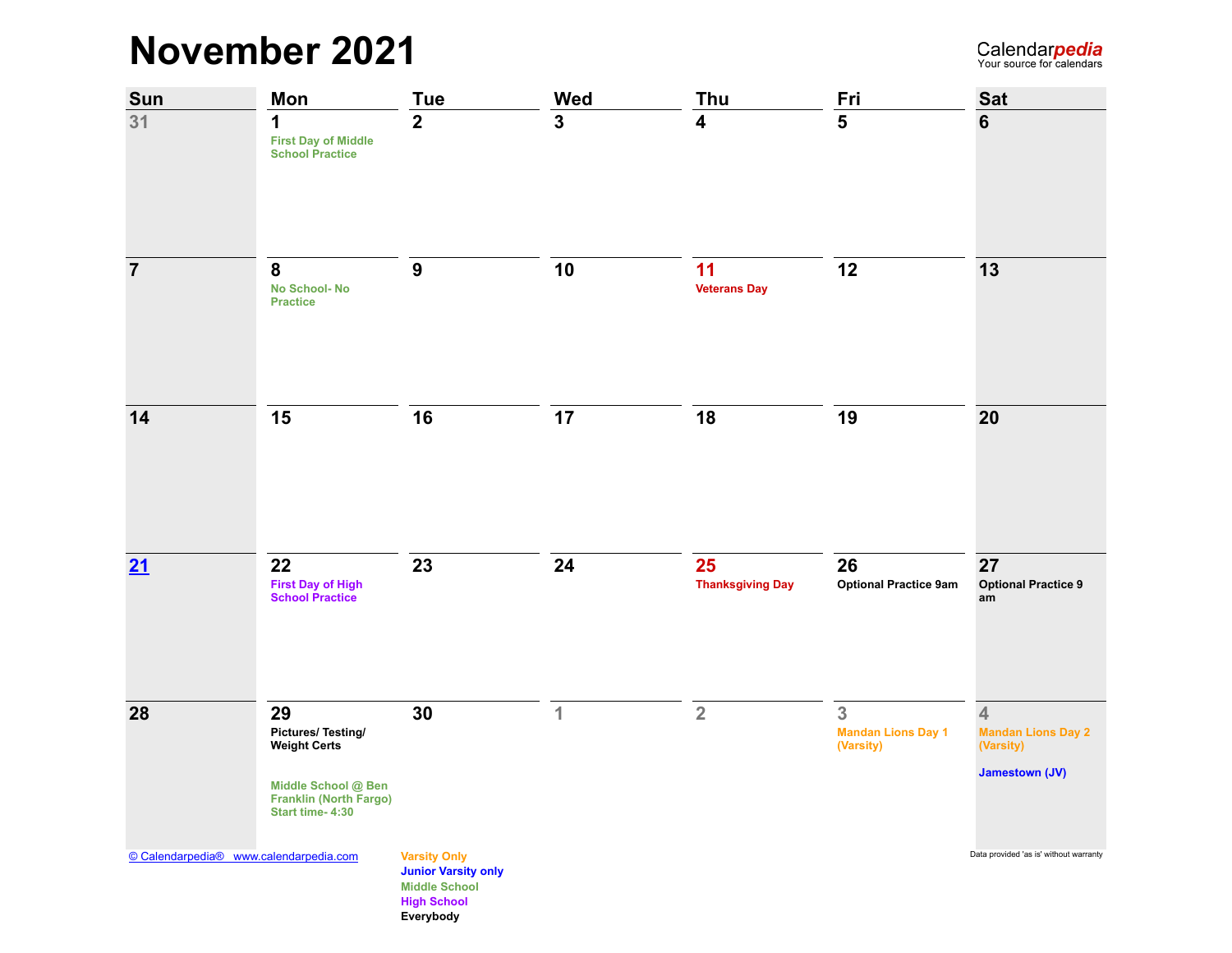## **December 2021**

| <b>Sun</b>     | Mon                                                                   | Tue                                                                                                          | Wed                                                   | Thu                                                                                                                          | Fri                                                                                                                                                                                                    | <b>Sat</b>                                                                                                            |
|----------------|-----------------------------------------------------------------------|--------------------------------------------------------------------------------------------------------------|-------------------------------------------------------|------------------------------------------------------------------------------------------------------------------------------|--------------------------------------------------------------------------------------------------------------------------------------------------------------------------------------------------------|-----------------------------------------------------------------------------------------------------------------------|
| 28             | 29                                                                    | 30                                                                                                           | 1                                                     | 2<br>Middle School @ CBE<br>(Fargo)<br>Start time-4:00                                                                       | $\overline{3}$<br><b>Mandan Lions Day 1</b><br>(Varsity)<br><b>Picture Day at Horizon</b>                                                                                                              | 4<br><b>Mandan Lions Day 2</b><br>(Varsity)<br>Jamestown (JV)                                                         |
| $5\phantom{1}$ | 6<br>Middle School @<br><b>Cheney (West Fargo)</b><br>Start time-4:30 | $\overline{7}$                                                                                               | 8                                                     | 9<br>@ Barnesville<br><b>Weigh-ins 5pm</b><br>JV 6pm<br><b>Varsity 7pm</b>                                                   | 10<br><b>Paul Bunyan Invite</b><br><b>Brainerd Day 1</b><br>(Varsity)<br>Middle School @<br><b>Discovery (South</b><br>Fargo)<br>Start Time-4:00                                                       | 11<br><b>Paul Bunyan Invite</b><br><b>Brainerd Day 2</b><br>(Varsity)<br><b>Barnesville</b><br><b>Tournament (JV)</b> |
| 12             | 13                                                                    | 14<br><b>vs Fargo Davies</b><br><b>Weigh-ins 5pm</b><br>JV 6pm<br><b>Varsity 7pm</b>                         | 15                                                    | 16<br>vs West Fargo<br><b>Weigh-ins 5pm</b><br>JV 6pm<br><b>Varsity 7pm</b>                                                  | 17<br><b>High School-Morning</b><br><b>Practice/Working</b><br><b>Middle School</b><br><b>Tournament</b><br>in the afternoon<br>Middle School @<br><b>Horizon (Moorhead)</b><br><b>Start Time-4:30</b> | 18                                                                                                                    |
| 19             | 20                                                                    | 21<br>Middle School @<br><b>Liberty (South West</b><br>Fargo)<br>Start time-4:30                             | 22<br><b>Horizon Practices</b><br>move to High School | 23<br>Triangular @<br><b>Alexandria vs Alex &amp;</b><br><b>Little Falls</b><br><b>Weigh ins 4pm</b><br><b>Wrestling 5pm</b> | 24<br><b>Christmas Eve</b>                                                                                                                                                                             | 25<br><b>Christmas Day</b>                                                                                            |
| 26             | 27<br>*Practice 2 pm*                                                 | 28<br>*Practice 2 pm*                                                                                        | 29<br><b>Rumble on the Red</b><br>@Fargodome          | 30<br><b>Rumble on the Red</b><br>@Fargodome                                                                                 | 31<br><b>New Year's Eve</b><br><b>No Practice</b>                                                                                                                                                      | 1<br><b>New Year's Day</b><br><b>No Practice</b>                                                                      |
|                | © Calendarpedia® www.calendarpedia.com                                | <b>Varsity Only</b><br><b>Junior Varsity only</b><br><b>Middle School</b><br><b>High School</b><br>Everybody |                                                       | *Subject to change to work for best option around holiday travel*                                                            |                                                                                                                                                                                                        | Data provided 'as is' without warranty                                                                                |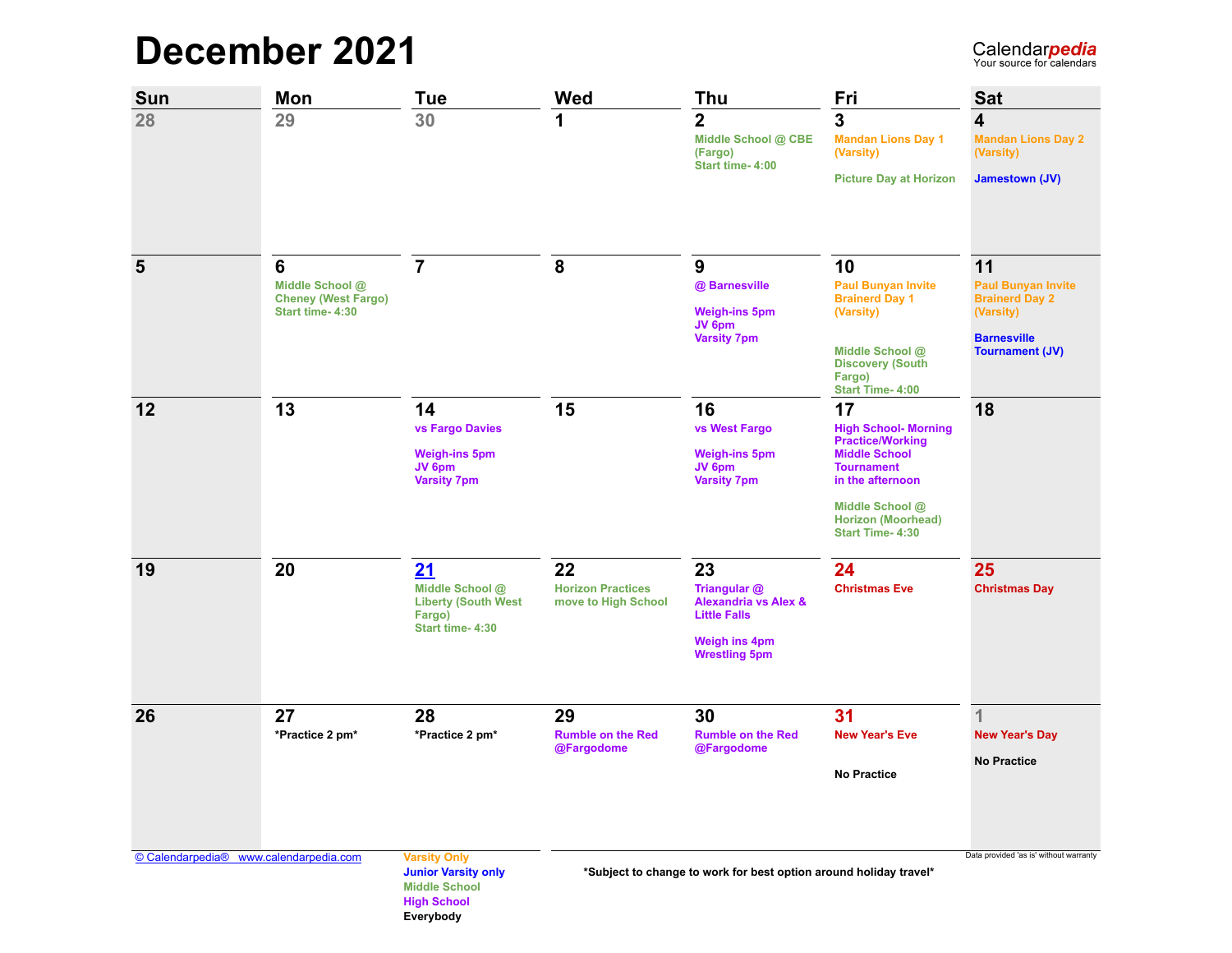**January 2022**

Calendarpedia

| Sun            | Mon                                           | <b>Tue</b>                                                         | <b>Wed</b>     | Thu                            | Fri                                               | <b>Sat</b>                                              |
|----------------|-----------------------------------------------|--------------------------------------------------------------------|----------------|--------------------------------|---------------------------------------------------|---------------------------------------------------------|
| 26             | 27                                            | 28                                                                 | 29             | 30                             | 31<br><b>New Year's Eve</b>                       | <b>New Year's Day</b>                                   |
|                |                                               |                                                                    |                |                                | <b>No Practice</b>                                | <b>No Practice</b>                                      |
| $\overline{2}$ | $\mathbf{3}$                                  | 4                                                                  | 5              | 6<br><b>Leave for Bismarck</b> | $\overline{7}$<br><b>Bismarck Rotary Day</b><br>1 | 8<br><b>Bismarck Rotary Day</b><br>$\overline{2}$       |
|                |                                               |                                                                    |                |                                |                                                   |                                                         |
| 9              | 10                                            | 11                                                                 | 12             | 13                             | 14                                                | 15<br>Gadberry Invite @<br><b>Moorhead</b>              |
|                |                                               |                                                                    |                |                                |                                                   | 9th Grade & Under<br>Team State @ Mora<br>Elementary    |
| 16             | 17<br><b>Martin Luther King</b><br><b>Day</b> | 18<br>Triangular @<br><b>Moorhead vs Brainerd</b><br>& Fargo North | 19             | 20                             | 21<br>Metro Duals Day 1 @<br><b>Fargo Davies</b>  | 22<br>Metro Duals Day 2 @<br><b>Fargo Davies</b>        |
|                |                                               | <b>Weigh ins 4pm</b><br><b>Wrestling 5pm</b>                       |                |                                |                                                   | 9th Garde & Under<br>Individual Qualifier @<br>Mahnomen |
| 23             | 24                                            | 25                                                                 | 26             | 27                             | 28                                                | 29                                                      |
|                |                                               | @DGF                                                               |                |                                | Quad @ Moorhead vs<br>Bemidji, Buffalo, & St.     | 9th Grade and Under<br>State Tournament @               |
|                |                                               | <b>Weigh-ins 5pm</b><br>JV 6pm                                     |                |                                | <b>Cloud Tech</b>                                 | <b>Champlin Park HS</b>                                 |
|                |                                               | <b>Varsity 7pm</b>                                                 |                |                                | <b>Weigh-Ins 4pm</b><br><b>Wrestling 5pm</b>      |                                                         |
| 30             | 31                                            | $\overline{1}$                                                     | $\overline{2}$ | 3                              | $\overline{\mathbf{4}}$                           | 5                                                       |
|                |                                               |                                                                    |                |                                |                                                   |                                                         |
|                |                                               |                                                                    |                |                                |                                                   |                                                         |

[© Calendarpedia® www.calendarpedia.com](https://www.calendarpedia.com/) **Varsity Only** Data provided 'as is' without warranty

**Junior Varsity only Middle School High School Everybody**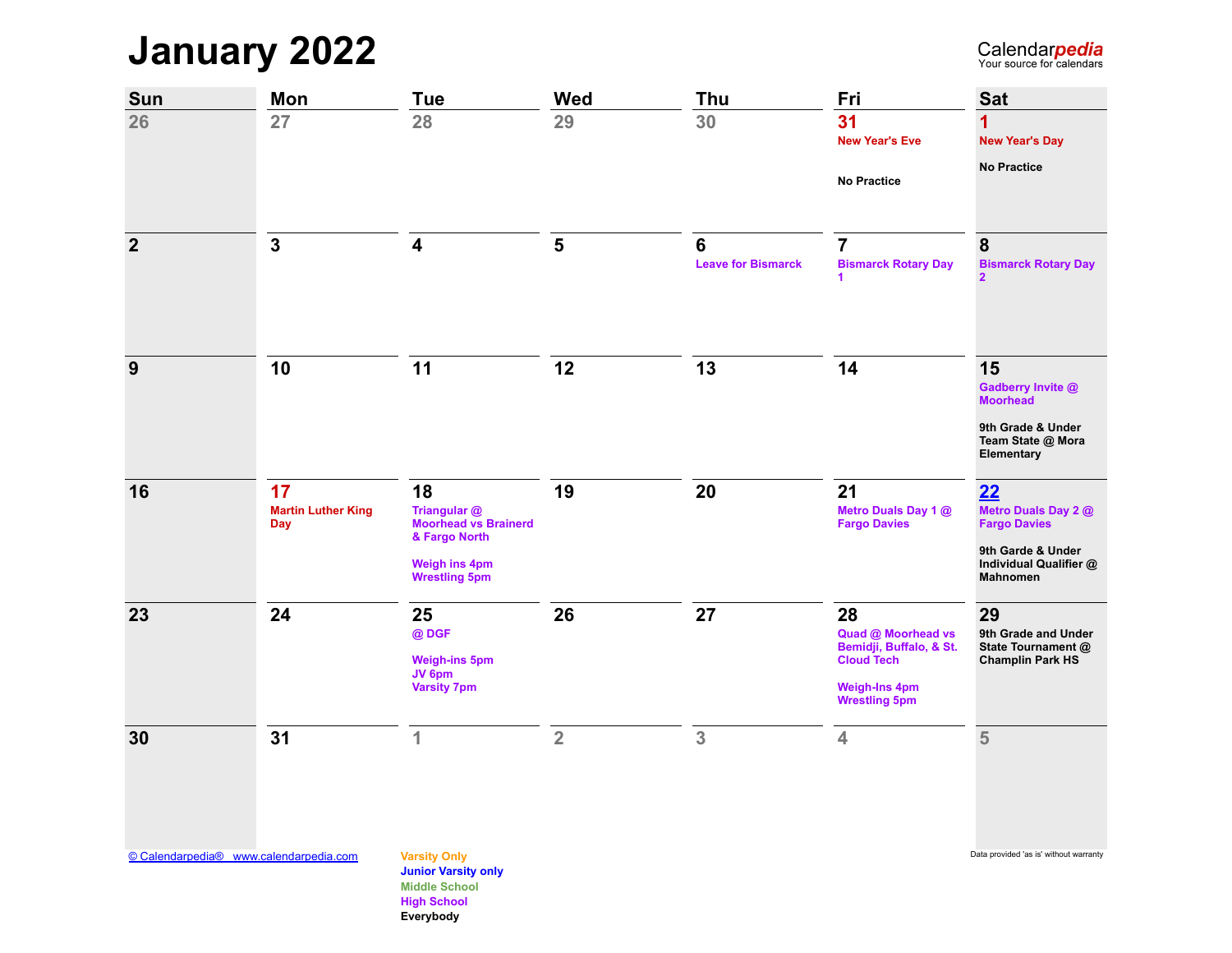**February 2022**

| Sun                                    | Mon                          | <b>Tue</b>                                                                                                   | Wed                        | Thu                                                                    | Fri                                                                 | <b>Sat</b>                             |
|----------------------------------------|------------------------------|--------------------------------------------------------------------------------------------------------------|----------------------------|------------------------------------------------------------------------|---------------------------------------------------------------------|----------------------------------------|
| 30                                     | 31                           | 1                                                                                                            | 2 <sup>1</sup>             | $\mathbf 3$<br>@ West Fargo<br><b>Sheyenne</b><br><b>Weigh-ins 5pm</b> | $\overline{\mathbf{4}}$<br>Tri @Detroit Lakes vs<br>Detroit Lakes & | $5\phantom{1}$                         |
|                                        |                              |                                                                                                              |                            | JV 6pm<br><b>Varsity 7pm</b>                                           | Weigh-Ins 4pm<br>Wrestle 5pm                                        |                                        |
| 6                                      | $\overline{7}$               | 8<br>Triangular @<br><b>Moorhead vs Perham</b><br>& Willmar                                                  | $\boldsymbol{9}$           | 10                                                                     | 11                                                                  | 12                                     |
|                                        |                              | <b>Weigh-Ins 4pm</b><br><b>Wrestle 5pm</b>                                                                   |                            |                                                                        |                                                                     |                                        |
| 13                                     | 14                           | 15                                                                                                           | 16<br><b>Team Sections</b> | 17                                                                     | 18<br><b>Team Sections</b>                                          | 19                                     |
|                                        |                              |                                                                                                              | <b>High Seed Host</b>      |                                                                        | <b>High Seed Host</b>                                               |                                        |
| 20                                     | 21<br><b>Presidents' Day</b> | 22                                                                                                           | 23                         | 24                                                                     | 25<br><b>Individual Sections</b>                                    | 26                                     |
|                                        |                              |                                                                                                              |                            |                                                                        | @Sartell                                                            |                                        |
| 27                                     | 28                           | $\mathbf{1}$                                                                                                 | $\overline{2}$             | 3                                                                      | 4                                                                   | $\overline{5}$                         |
|                                        |                              |                                                                                                              |                            | <b>State Tournament</b>                                                | <b>State Tournament</b>                                             | <b>StateTournament</b>                 |
| © Calendarpedia® www.calendarpedia.com |                              | <b>Varsity Only</b><br><b>Junior Varsity only</b><br><b>Middle School</b><br><b>High School</b><br>Everybody |                            |                                                                        |                                                                     | Data provided 'as is' without warranty |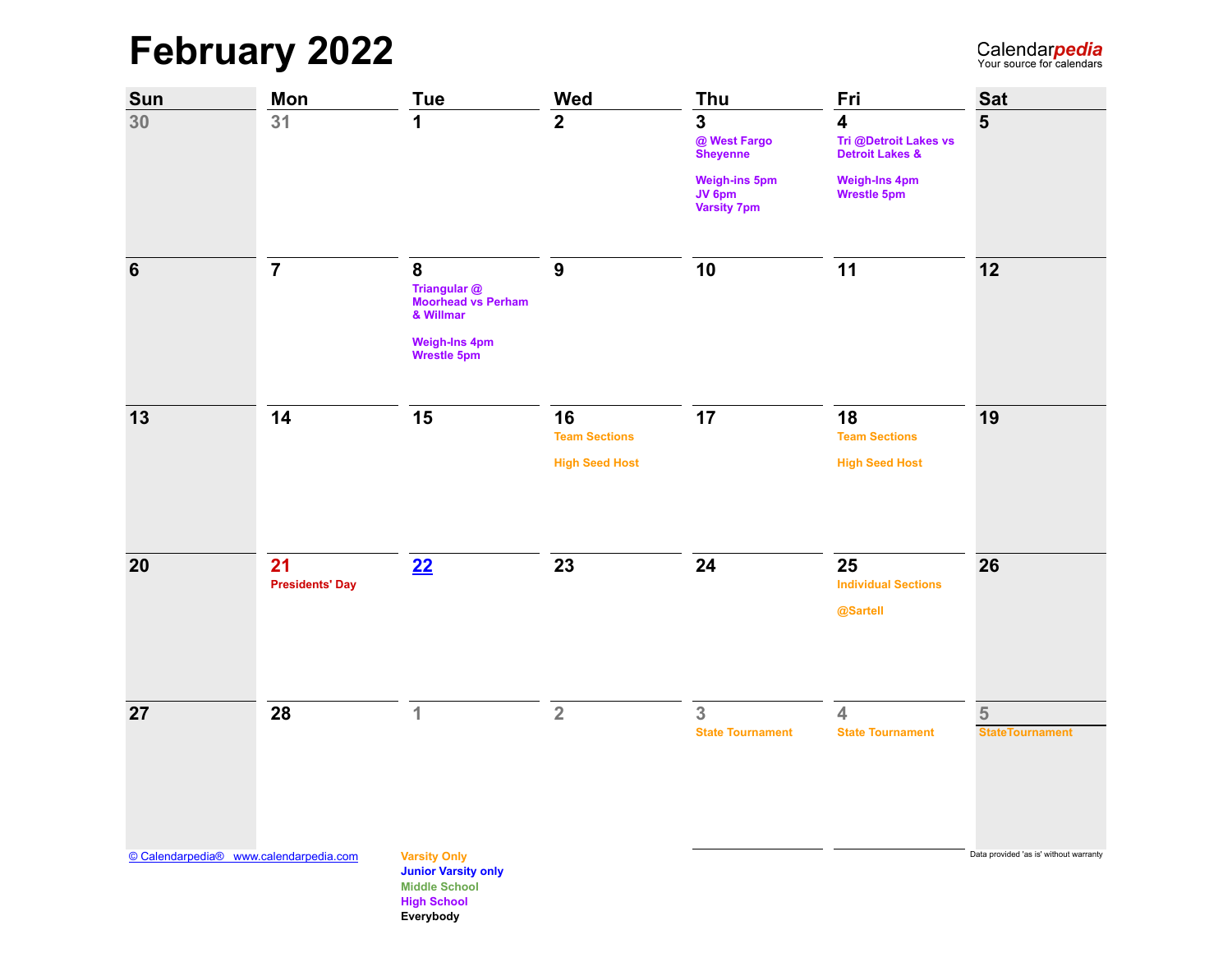**March 2022**

| <b>Sun</b>                                         | <b>Mon</b>      | <b>Tue</b>                                                                                                   | <b>Wed</b>       | <b>Thu</b>                                  | Fri                                         | <b>Sat</b>                                 |
|----------------------------------------------------|-----------------|--------------------------------------------------------------------------------------------------------------|------------------|---------------------------------------------|---------------------------------------------|--------------------------------------------|
| 27                                                 | $\overline{28}$ | 1                                                                                                            | $\overline{2}$   | $\overline{\mathbf{3}}$<br>State Tournament | $\overline{\mathbf{4}}$<br>State Tournament | $\overline{\mathbf{5}}$<br>StateTournament |
| $6\phantom{1}6$<br>Return From State<br>Tournament | $\overline{7}$  | ${\bf 8}$                                                                                                    | $\boldsymbol{9}$ | 10                                          | 11                                          | $12$                                       |
| $13$                                               | 14              | 15                                                                                                           | 16               | 17                                          | 18                                          | 19                                         |
| ${\bf 20}$                                         | 21              | 22                                                                                                           | $\overline{23}$  | 24                                          | ${\bf 25}$                                  | 26                                         |
| $\overline{27}$                                    | 28              | 29                                                                                                           | 30               | 31                                          | $\mathbf{1}$                                | $\overline{2}$                             |
| © Calendarpedia® www.calendarpedia.com             |                 | <b>Varsity Only</b><br><b>Junior Varsity only</b><br><b>Middle School</b><br><b>High School</b><br>Everybody |                  |                                             |                                             | Data provided 'as is' without warranty     |